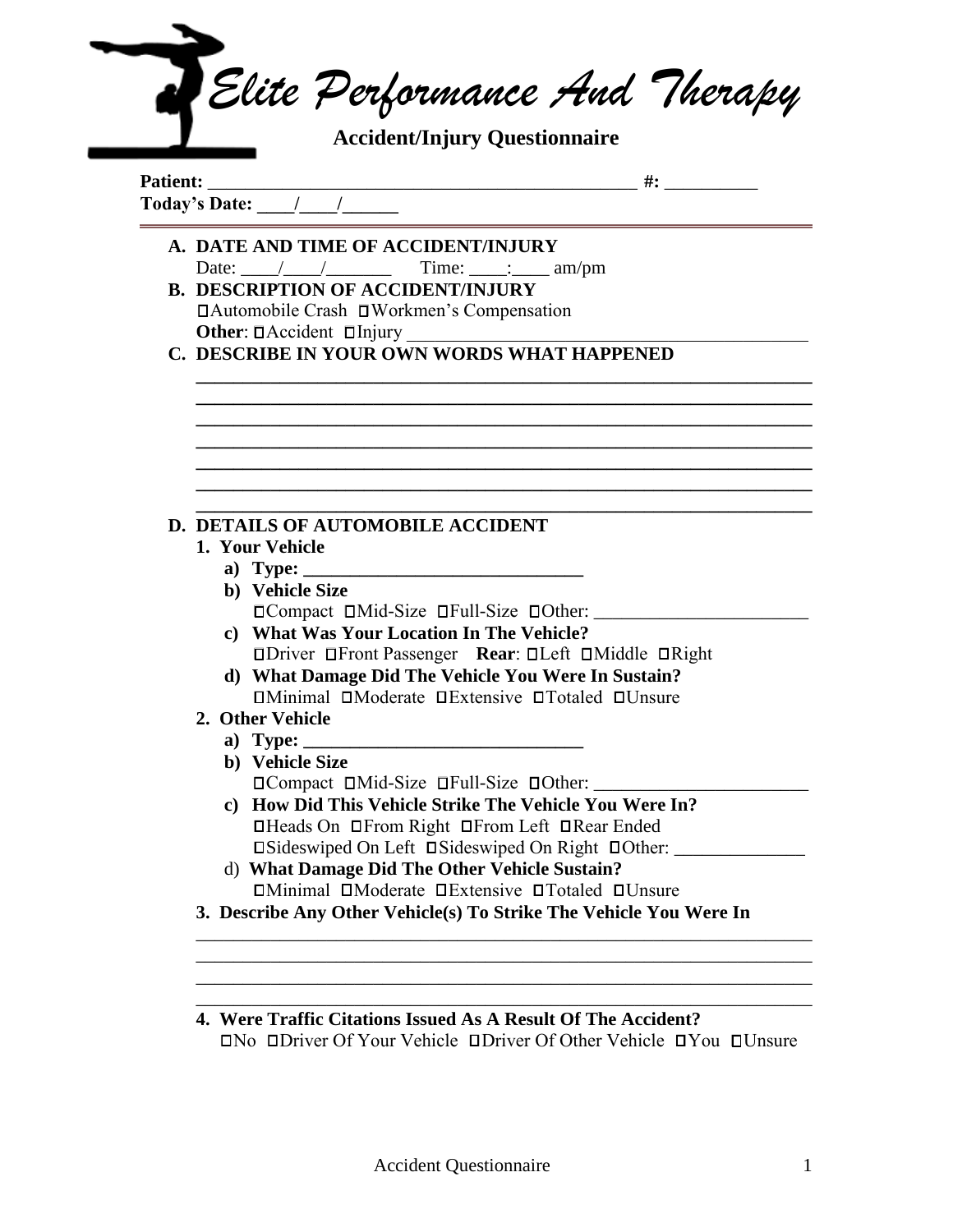*Elite Performance And Therapy*  **Accident/Injury Questionnaire** 

### **5. Conditions At The Time Of Accident?**

- **a) Timing: ODaylight ONight ODawn ODusk OOther:**
- **b) Road:**  $\square$ Dry  $\square$ Wet  $\square$ Snow Covered  $\square$ Icy  $\square$ Other:
- **c**) Visibility:  $\Box$  Good  $\Box$  Fair  $\Box$  Poor  $\Box$  Other:
- **6. At Moment Of Impact**
	- **a) Were You Prepared For The Accident?**  $INo$  DYes
	- **b) Were You Wearing A Seatbelt?** No Yes If Yes: Shoulder Belt Shoulder-Lap Belt Lap Belt
	- **c) Was The Vehicle Equipped With Headrests?**  $\Box$ No  $\Box$ Yes If Yes, Location:  $\Box$ Low  $\Box$ Middle  $\Box$ High  $\Box$ Unknown
	- **d) Did Airbags Deploy?**  $INo$  DYes

### **7. Your Body Positioning**

- **a) What Was Your Body Position At Impact? Obset Slouched Forward Rotated: Oldeft Oright**  $\Box$ Don't Recall  $\Box$ Other:
- **b) What Direction Was Your Body Thrown?** Forward/Backwards Sideways Across Vehicle  $\Box$ Outside Vehicle  $\Box$ Don't Recall  $\Box$ Other:

# **8. Your Head/Neck Positioning**

- **a) What Was Your Head/Neck Position At Impact? □Straight □Tilted Forward Rotated: □Left □Right** Don't Recall Other: \_\_\_\_\_\_\_\_\_\_\_\_\_\_\_\_\_\_\_
- **b) Through What Motion Were Your Head/Neck Thrown?** Forward/Backwards Sideways Don't Recall Other: \_\_\_\_\_\_\_\_\_\_\_\_\_\_\_\_\_\_\_

## **9. Result Of Impact**

- **a) Did The Force Of Impact Cause Your Head/Neck To Strike Anything?**
	- $\Box$  No  $\Box$  Yes If Yes, Then What:
- **b) Did The Force Of Impact Cause Any Other Part OF Your Body To Strike Anything?**  $\Box$ No  $\Box$ Yes If Yes, Then What:

## **E. IMMEDIATELY AFTER THE ACCIDENT**

- **1. Did You Lose Consciousness?**  $I$ Yes  $I$ No  $I$ Don't Know
- **2. How Did You Feel?** Confused Dazed Dizzy Nervous Weak Other: \_\_\_\_\_\_\_\_\_\_\_\_\_\_
- **3. Where Did You Immediately Feel Pain?**  $\Box$  Head  $\Box$  Neck  $\Box$  Upper Back  $\Box$  Mid Back  $\Box$  Low Back  $\Box$  Arms  $\Box$  Legs Other: \_\_\_\_\_\_\_\_\_\_\_\_\_\_\_\_\_\_\_\_\_\_\_\_\_\_\_\_\_\_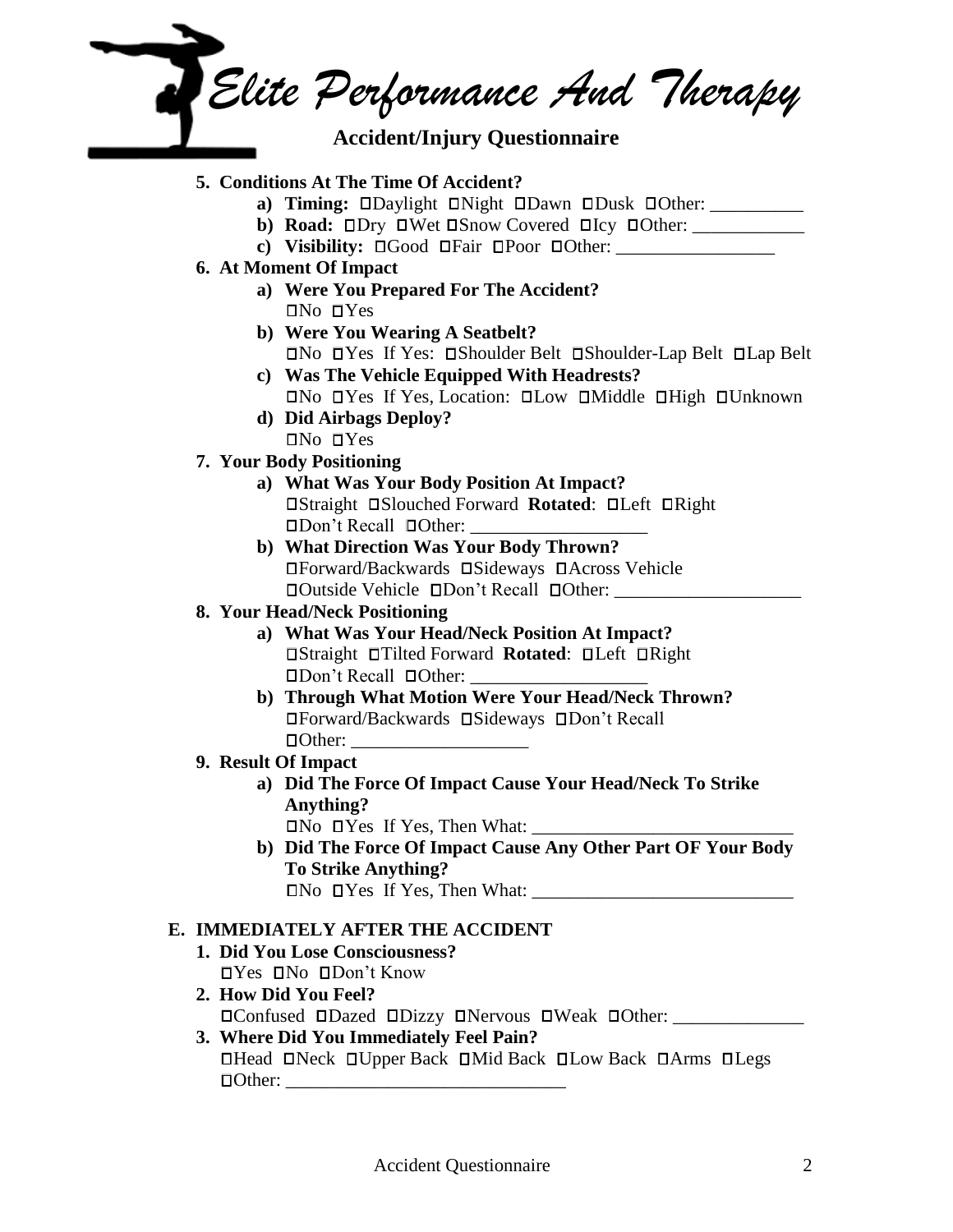

**2. How Much Later Did Additional Symptoms Develop?**  $\Box$ Immediately  $\Box$ Hours  $\Box$ That Evening  $\Box$ Next Morning  $\Box$ Days  $\Box$ Week  $\Box$  Month  $\Box$  Other:

\_\_\_\_\_\_\_\_\_\_\_\_\_\_\_\_\_\_\_\_\_\_\_\_\_\_\_\_\_\_\_\_\_\_\_\_\_\_\_\_\_\_\_\_\_\_\_\_\_\_\_\_\_\_\_\_\_\_\_\_\_\_\_\_\_\_